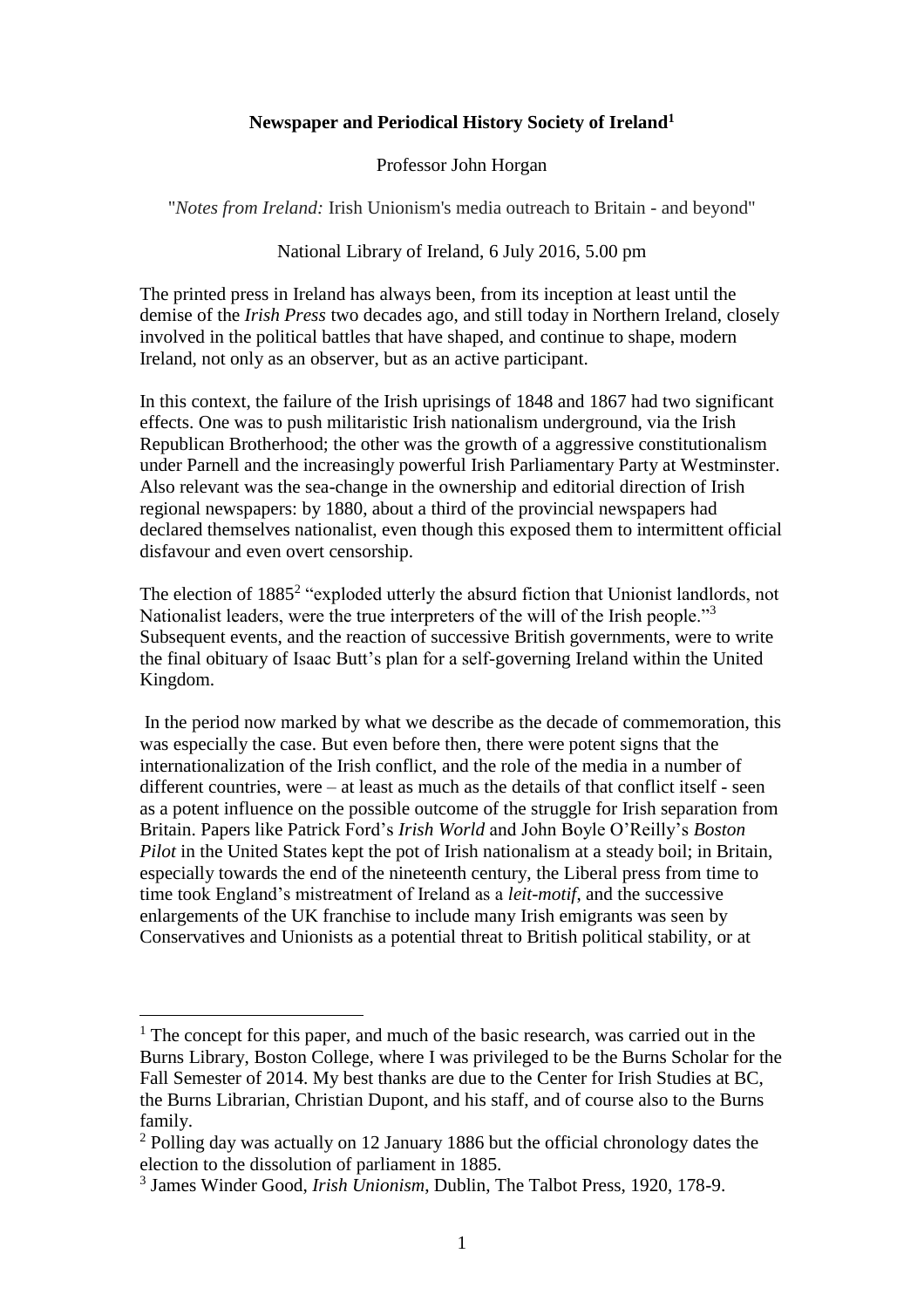least predictability. As Gladstone put it, the electoral accent of Great Britain was tinged strongly with the Irish brogue.<sup>4</sup>

It is not srprising that many of those who were most alarmed by this threat were those who were closest to it: Irish Unionists. When Parnell founded the Irish National League in 1882, the focus of this movement rapidly developed from land reform to self-government or Home Rule; three years later, Parnell's party won 85 out of the 103 Irish seats at Westminster. The Irish Loyal and Patriotic Union, which had been founded the previous year and which changed its name to the Irish Unionist Alliance in 1891, launched *Notes from Ireland* in 1886, undoubtedly as a direct response to the outcome of the 1886 election, and only marginally in advance of the launch of the Plan of Campaign in October 1886.

As this publication survived until 1938 – the NLI, regrettably, does not have copies later than 1918, but a full microfilm is available in Boston College, in PRONI and at Queen's University Library – a full examination and content analysis is impossible in a paper such as this. In the circumstances, I propose to look in moderate detail into its origins and methodology, its attitude to the principal events of the decade of commemoration, and its relationship with Irish Unionism in the wider sense.

*Notes from Ireland* was not a newspaper in the classic sense, but its influence was arguably as great as, or perhaps even greater, than traditional British or Irish newspapers which supported the Union. It was produced by Irish Unionists, from their offices in 109 Grafton Street, but its target appeal was only marginally focused on Irish people living in Ireland. Its main focus was on people living outside Ireland whose political views, and actions, they regarded as critical for the maintenance of the Union.

In this sense, its pioneering methodology pre-figured by some three decades that of publications like the *Irish Bulletin*, widely circulated internationally during the War of Independence to friendly journalists and politicians in Britain, elsewhere in Europe and in the United States, as a way of energizing political opinion in favour of Irish independence. Its early issues carried, under the masthead, a mission statement:

A record of the sayings and doings of the Parnellite Party in the furtherance of their "Separatist" policy for Ireland; and of facts connected with the country. For the information of the Imperial Parliament, the Press, and the Public generally. It is hoped that the "sidelights" now presented may have some effect in producing a better understanding of things Irish than has hitherto been manifested by those amongst whom the "Notes From Ireland" circulate.<sup>5</sup>

The Minutes of the Unionist General Council contain frequent references to it, more particularly in the first decade of the twentieth century. A typical observation is that the "circulation [of *Notes*] among members of both houses of parliament, the offices of the principle daily papers, political reviews &c., and the general public, has had

<sup>4</sup> Good, *loc. cit*.

<sup>5</sup> Notes, 1, 25 September 1886, and 2, 2 October 1886.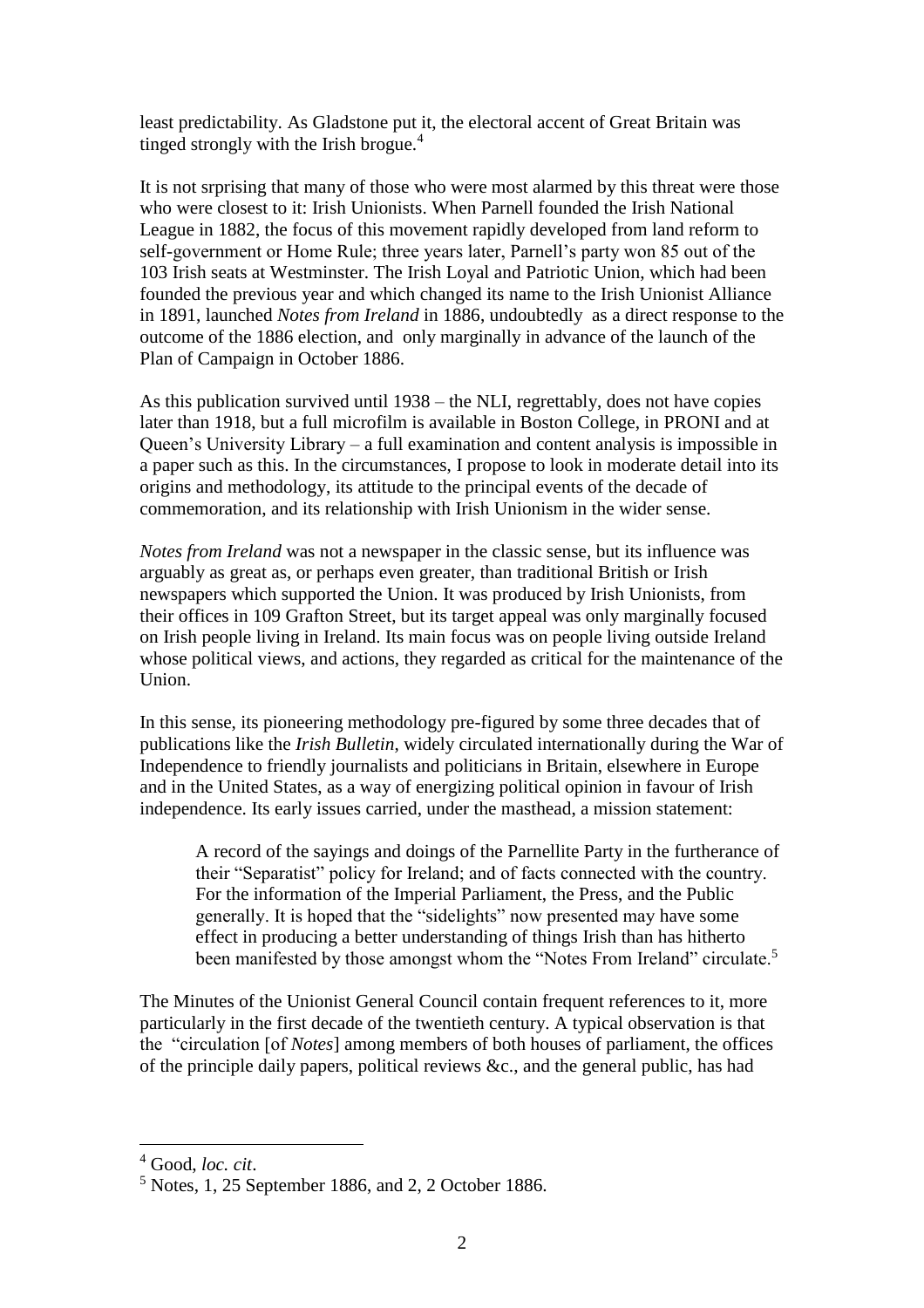perceptible effect both in conveying specific information as to the trend of the Irish Nationalist effort, and giving a lead to public opinion thereon."<sup>6</sup>

Two years later the reference was more specific, observing that the *Notes* continued "to give attention to the interference in politics of the Gaelic League, an organization which has overstepped the bounds of its original, non-political constitution and which now, by the organs which support it, shows a determined purpose to assist in the severance between Ireland and Great Britain."<sup>7</sup>

However, its initial focus seemed to be less on separatism than on the disputes about land and landlords which had lit the spark of Parnellism and which, *Notes from Ireland* set out to demonstrate, were consistently being misreported in the pro-Parnellite media. It set about this task in a number of different ways. One way was by carrying reports of court cases which demonstrated, to the editor's satisfaction, the illogicalities, waywardness, and general comic-opera characteristics of nationalist plaintiffs, witness and indeed juries.

One of its most frequent sources was the Dublin *Daily Express*, a paper whose unique market appeal was composed in equal parts of die-hard Unionism and reliable racing tips. But the *Notes'* substantial reliance on factual material, often culled from nationalist newspapers and presented in an anti-Nationalist context, also pre-figured the methodology of papers like Arthur Griffith's *Scissors and Paste* (1915) and similar publications.

The practice of mining nationalist newspapers for propaganda purposes was, however, quite deliberate, particularly during periods when the Liberals, with their propensity to look favorably on Irish nationalist grievances, were in power at Westminster. During one of these periods the Unionist General Council noted specifically that during one year (1907-8) the size of the *Notes* had had to be increased owing to "the continued prevalence of disorder in Ireland" and the 'apparently deliberate remissness of the authorities."

"It is to be noted," it added, "that the authorities quoted for these constantly recurring crimes and disorders are mainly Nationalist newspapers, a circumstance which on the face of it disproves the frequent Nationalist and Radical assertion that reports of Irish lawlessness are a Unionist 'Campaign of Calumny.'<sup>8</sup>

Its journalistic staff were, to it mildly, modest in number. John Edward Walsh of 21 Upper Pembroke Street, Dublin, a barrister and honorary secretary of the Irish Unionist Alliance, served, perhaps covertly, as editor, and contributions were generally unsigned, even in the later years when they were more overtly the political opinions of those involved in its production rather than mere transcripts from other publications. And the accounts of the ILPU and later of the IUA indicate that the IUA

<sup>6</sup> Unionist Party, General Council Minute Book, PRONI D 989A1/14, Report for 1902.

<sup>7</sup> Unionist Party, General Council Minute Book, PRONI D C/3/38, Report for 1904. <sup>8</sup> Unionist Party, General Council Minute Book, PRONI D 989 C/3/38, Report for 1907-8.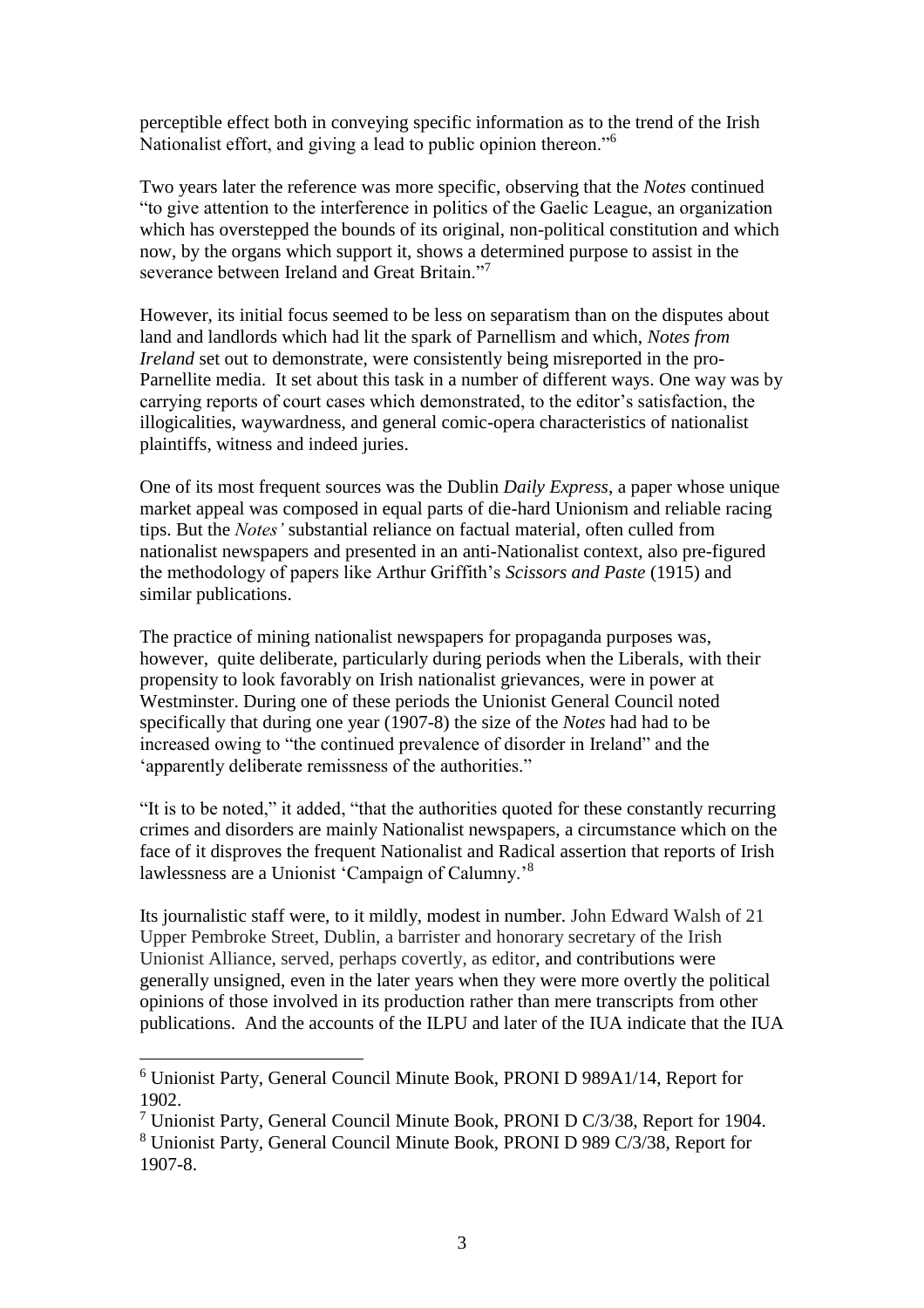subscribed only to small handful of newspapers, and did not subscribe to many of the papers quoted in their columns. This – supported by the fact that the same accounts note the payment of small regular sums to Mr J.R. Clegg for "Press articles" (he was also in receipt of a salary) suggests that the sources for the many news reports in the *Notes* and attributed to various publications were in all probability Unionist journalists working on other newspapers, or indeed Unionist members of the general public, not only in Ireland but across Britain and in the United States and Canada.

"Wanted", read a notice in its second issue, "information, accurate and concise, regarding every eviction that has taken place, or will take place, in Ireland during the year 1886. Forward at once to the chief office of the Irish Loyal and Patriotic Union $"$ <sup>9</sup>

In December of the same year, their net was cast even wider. "We are anxious", they told their readers, "to be informed as to the movements of the Home Rule propagandists of the Home Rule movement in England and Scotland."<sup>10</sup>

Given that the major thrust of Irish nationalism at this period was against evictions and their alleged brutality and injustice, it may seem odd at first sight that this Unionist publication should go to such lengths to harvest as much information about evictions as they could, and frequently from publications of a nationalist hue. This can be understood, however, in the context of two other factors. One is that the Notes were, among other things, an early kind of media commentator, concerned to point out errors in nationalist press reports of evictions, as well as underlining the fact that many of these evictions had taken place only after lengthy non-payment of rent (in one case by an absentee tenant, now living in America, who owed more than £700 (some £81,200 sterling in today's terms). $^{11}$ 

A letter from an aggrieved landlord in Kerry, Lucy Thomson, highlighted the fact that a report in the nationalist *United Ireland* about supposed evictions from her estate in Co Kerry was false insofar as no eviction had taken place on the estate in the previous six years.<sup>12</sup> Another issue repeated with satisfaction a report from the *Irish Times* about an eviction carried out at the behest of a parish priest.<sup>13</sup>

More significant, perhaps, was the evidence of the political and psychological attitudes underpinning the editorial policy of the *Notes*, especially given the Southern Unionist input into their composition and distribution. The Southern Unionists were, in Ireland as a whole, not only a minority, but a minority of a minority. Their fellow-Unionists in the north east were differently, and more powerfully situated, not least because of their more potent role – based on their electoral strength - in the alliance with the Conservative party at Westminster.

While Northern Unionists, therefore, had a significant point of purchase in British politics, their Southern allies not only lacked this, but were even alienated, to varying

<sup>&</sup>lt;sup>9</sup> Notes, 2 October 1886.

<sup>10</sup> *Notes*, 11 December 1886.

 $11$  Notes, 30 October 1886.

 $12$  Ibid.

<sup>13</sup> Notes, 24 September 1887.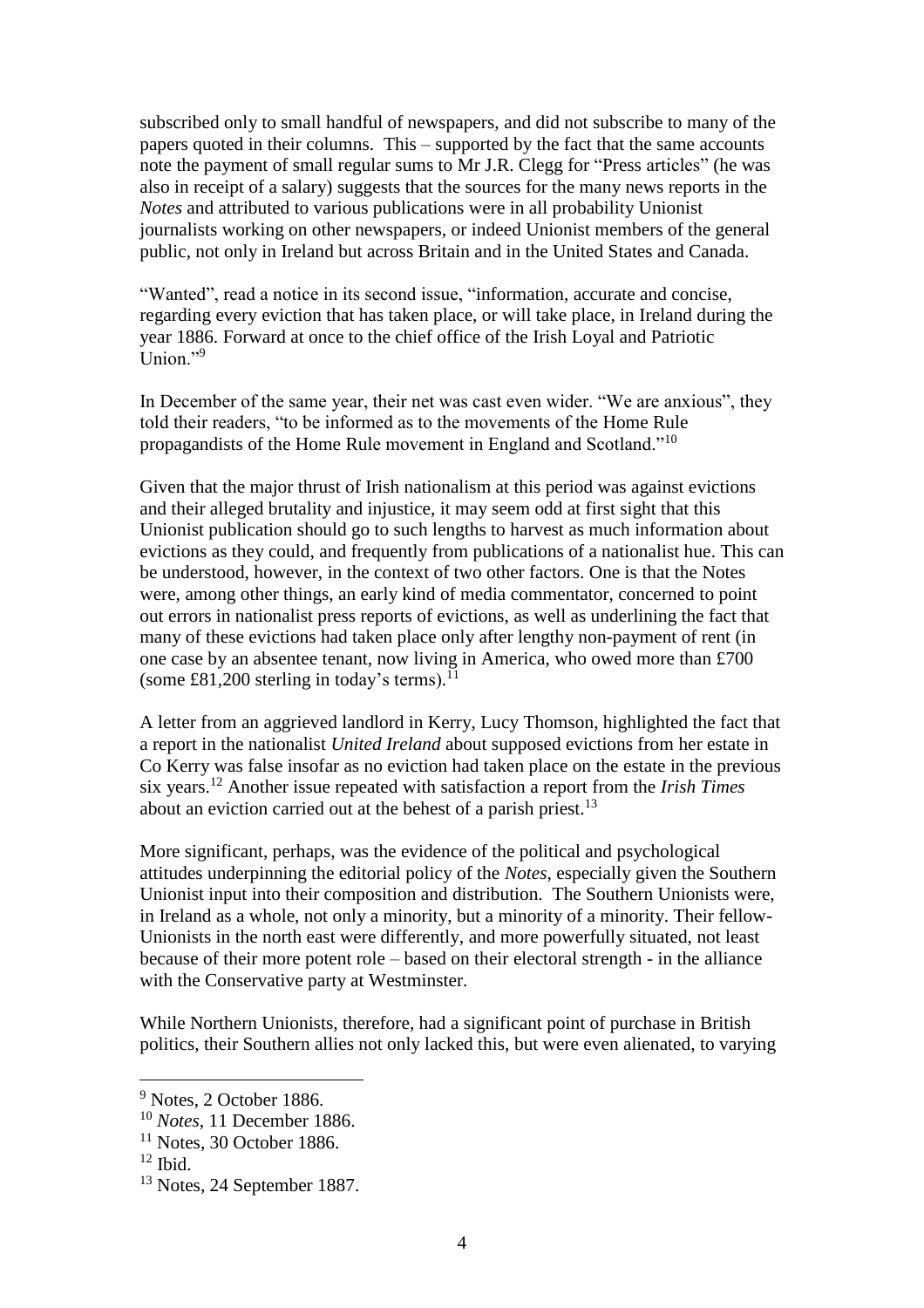degrees, from the British administration in Ireland as represented by Dublin Castle and the occupant of the Vice-Regal lodge in the Phoenix Park. The journalist Warre B. Welles, for a time editor of the *Church of Ireland Gazette*, summed up the situation pithily in his memoir which, though published much later, reflected with some accuracy the degree to which the pro-Home Rule, Gladstonian attitudes of the Viceroy, Lord Aberdeen, whose first term as Viceroy spanned the critical years 1886- 1893, and who was are-appointed for anther critical decade after 1915) had changed the political chemistry of the capital city.

## Welles observed:

Under the viceroyalty of Lord Aberdeen the social situation in Dublin was anomalous in the extreme. The Unionists, normally the sole *habitués* of Viceregal functions, boycotted a Court which they detested as much for its social policy as for its political bias. The shop-keepers of Dublin, Nationalists almost to a man, vied with each other for the cheap enough honour […] While the Castle and the [Orange] Lodge hung uneasily like Mahomet's coffin between the heaven of respectability and the earth of ostracism, the true political centre of Ireland was not in Ireland at all; it was at Westminster.<sup>14</sup>

Seen in this context, the *Notes* can be seen, however anomalous it may sound, as part of the literature of victimhood, of protest against misunderstanding – even discrimination - and of profound social and political alienation. The Irish landlords, hurt by the disestablishment of the Church of Ireland, had initially been tempted to support Isaac Butt, but by the time *Notes from Ireland* was launched, had become more revanchist under the twin influences of Ulster Unionism and British legislative and political vacillation

Thus, in October 1886, the Notes reported, with evident satisfaction, proceedings in a Co. Kerry court in which two defendants were accused of roughing up a sheriff's agent and repossessing a horse and cart that he had seized. After frequent interventions by a noticeably testy judge, the two defendants changed their pleas to guilty, but the jury still obstinately refused to return the guilty verdict as directed by the judge.

"You are," the judge said with ill-concealed sarcasm, "a credit to the county Kerry. You could not sign that in the teeth of what I told you. So much for the intelligence of some of the jurors of the county Kerry."<sup>15</sup> I mentioned this to my colleague Professor Joe Lee, who like me was born in Kerry, and who cautioned me: "You may, perhaps, cast aspersions on the integrity of a Kerry jury – but not on their intelligence!"

More rumbustious proceedings featured in a later report from the Dublin Bankruptcy Court<sup>16</sup> at which both John Dillon MP and William O'Brien appeared in court to sit beside and give psychological support to the debtor. When the bankrupt refused to take the oath, the judge warned him of the consequences. Undeterred, Mr. Moroney then – "speaking excitedly, with outstretched arms " – declaimed:

<sup>14</sup> *Irish Indiscretions*, by Warre B Welles, London, Allen & Unwin, 1922 , pp. 21-22.

<sup>15</sup> Notes, 14 October 1886.

<sup>16</sup> Notes, 28 January 1887.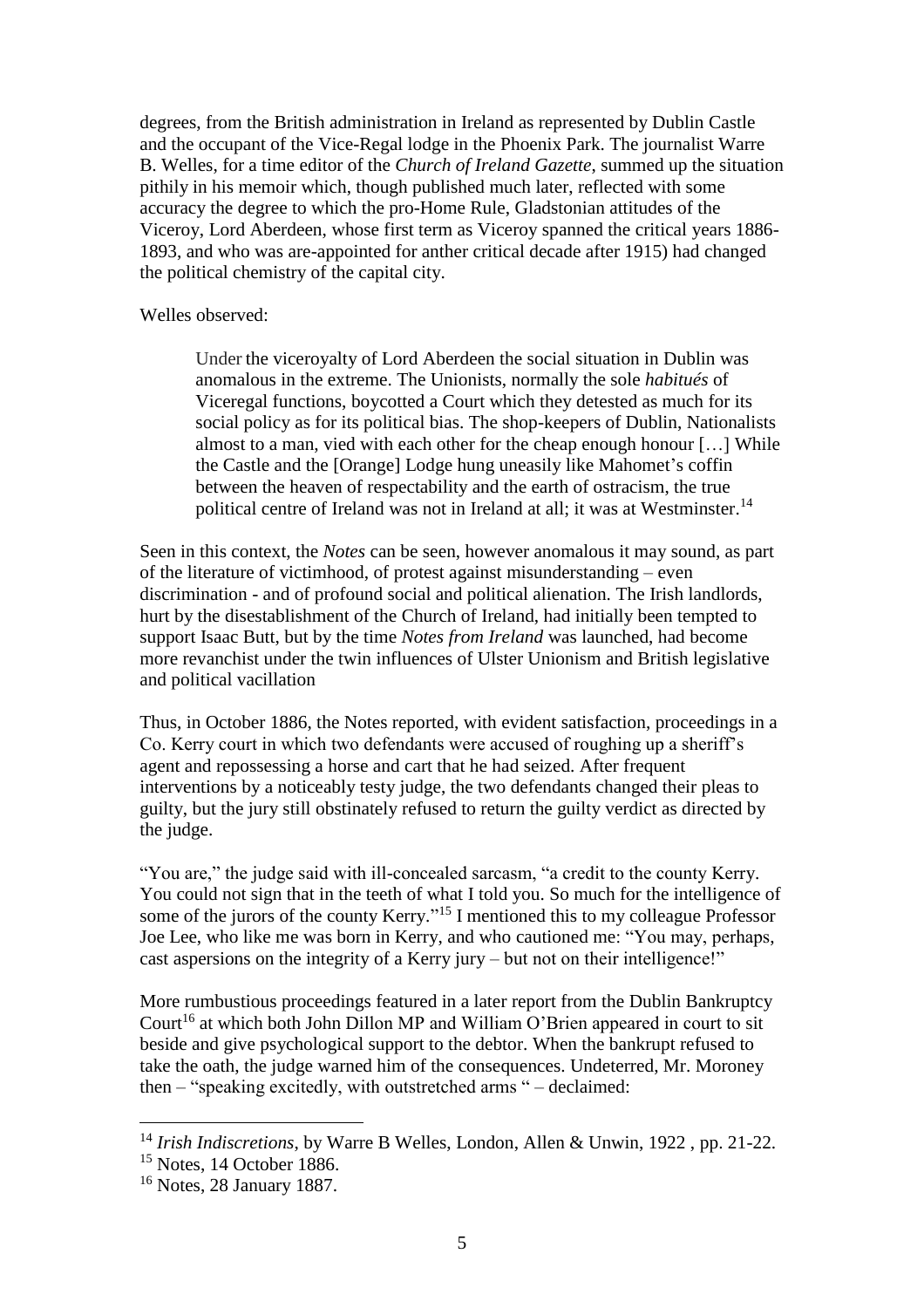Far dearer the grave or the prison, Illumined by one patriot name, Than the trophies of all who have risen On liberty's ruin to fame."

Myes na gCopaleen would have been envious.

However, the key event of this period was the British election period of 1885/6, during which there were two polls, in January 1886 and in August 1886, at the second of which Gladstone's pro-Home Rule government was assailed, and eventually displaced, by the alliance of the Conservatives and the Unionists. The *Notes* could not restrain their delights, and took care to underline the role of Irish unionists in achieving this result.

In preparation for the August election, according to the *Notes*, the Irish Loyal and Patriotic Union prepared, published and circulated, in other parts of the UK as well as Ireland, 11,122,100 leaflets ,520,300 pamphlets, 50,000 assorted tracts, **91,500** copies of the just-established *Notes from Ireland*, and 100,000 wall posters.<sup>17</sup> Their delight might have been modified had they paid more heed to the warning by Lord Morley, who served intermittently as Chief Secretary for Ireland between 1886 and 1895, that "when it suits their own purpose the two English parties will unite to baffle or to crush the Irish, but neither of them will ever scruple to use the Irish in order to baffle or to crush their own rivals."<sup>18</sup>

Undeterred by any such forebodings about British perfidy, the *Notes* reported that their activities "assisted in winning 38 seats, increasing the Unionist majorities in 38, and diminishing Gladstonian majorities in 28. The Union contributed to 10 Irish contests, and has made large grants to Revision expenses in 11 constituencies." It is in the circumstances not surprising that the principal items in the monthly figures for expenditure of the Union were the substantial amounts paid to their printers, Crowe and Wilson of Dublin. <sup>19</sup> Nor is it surprising that, while the finances of the IUA in Dublin seemed to be generally in good shape, the strain sometimes showed. The Unionist Party's finance committee later considered – but without taking a decision, "the question of the Unionist Associations of Ireland in future undertaking the full payment of the cost of Newspaper Articles, and half the cost of *Notes from Ireland*, it being understood that the compilation of same remains as at present."<sup>20</sup> Nor were the *Notes* the sole Unionist propaganda outreach: the Unionist party's Parliamentary Committee approved, at one stage "a suggestion that a Reporter representing the

<sup>17</sup> Notes, 15 January 1887.

<sup>18</sup> James Winder Good, Irish Unionism, 176.

<sup>&</sup>lt;sup>19</sup> Just under £100 for the month of June 1909, for instance, or approximately £11,000 in 2016 values: Unionist Party Finance Committee Minutes, PRONI, D 989/a/1/9, 14 June 1909

<sup>20</sup> Unionist Party Finance Committee Minutes, PRONI, D 989/A/1/9, 14 June 1909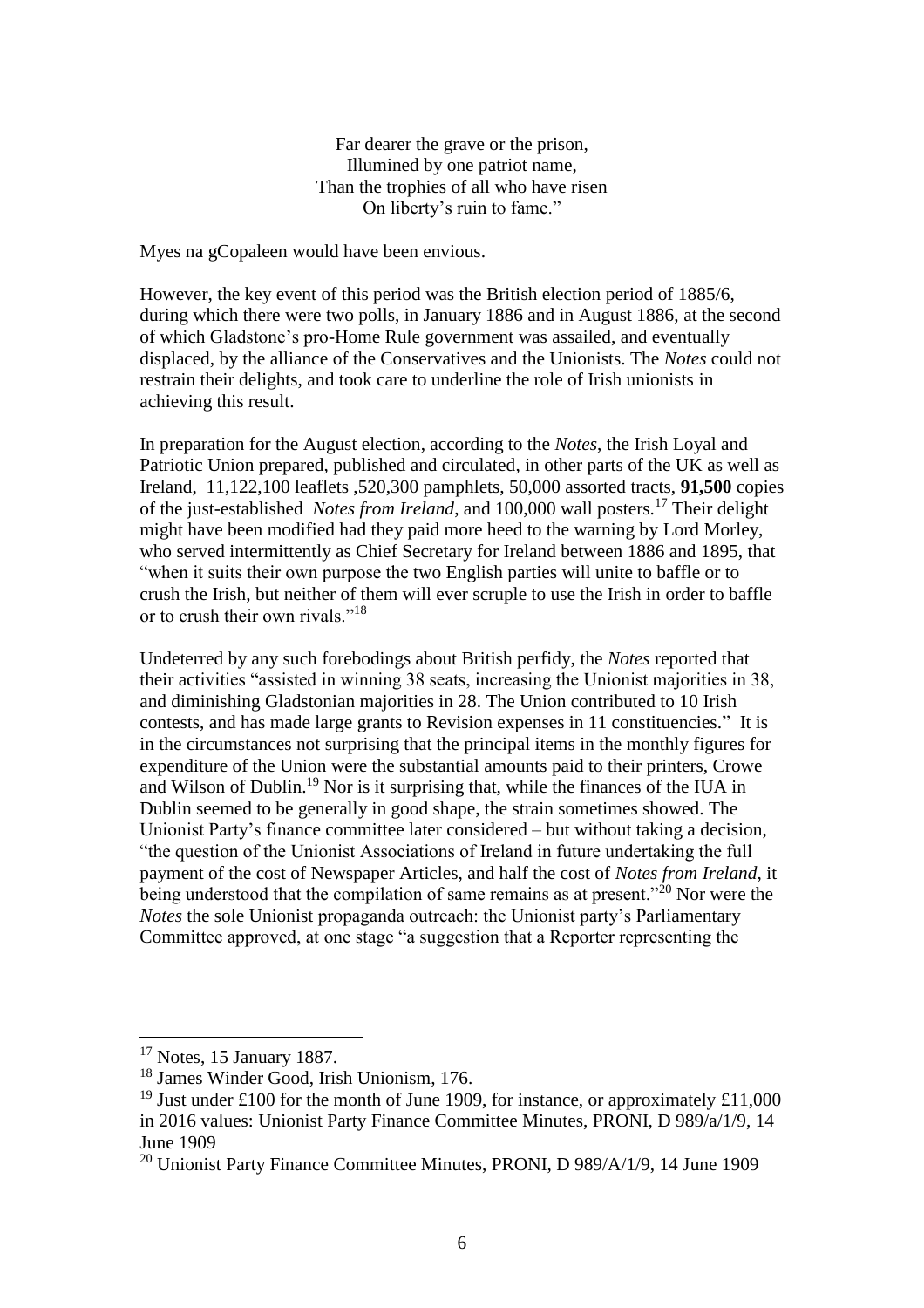*Times* and the *Irish Times* should visit Galway, Clare, and other disturbed centres, and that *arrangements be made in advance, for his guidance* [emphasis added]."<sup>21</sup>

The *Notes* acted, in a sense, almost like a Unionist mosquito press, highlighting occasions on which Catholic priests had protested against nationalist agrarian "outrages," and by including letters to the Irish newspapers from "Catholic Loyalists", and protests of varying intensity by a number of Catholic priests (including Bishop O'Dwyer of Limerick)<sup>22</sup> against the more vigorous activities springing from the Plan of Campaign: the physical intimidation of landlords, and the tarring and feathering of young girls who had misfortunately engaged in social relationships with the constabulary. It gleefully recycled local press accounts of occasions such as at annual Congress of the GAA in Tipperary in 1887 when the clerically-led establishment's proposals for the officer positions on the executive were rudely rejected by an O'Brienite crowd, and disturbances occurred in which a portion of the desk in front of the reporters was trampled down. "Father Scanlan fell back on the desk, a number of men were seized by the collars, loud cries arose, sticks were brandished, the priests were driven roughly about, and there was a sense of excitement that threatened every minute to develop into a riot."<sup>23</sup>

It was as alert to possible treachery from its own side as it was to welcome signs of support from Catholics who had not fallen under the Parnellite or separatist spell. It went to some lengths, for instance, to rubbish claims in the *Freeman's Journal* about "Protestant Home Rulers", contrasting these traitorous activities with the opposition of five priests from the Armagh diocese to the Plan of Campaign.<sup>24</sup> And it drew its readers' attention to the dangers created by the fact that "the soft, cooing accents of the Protestant Home Rulers, as they style themselves, are falling on the ears of the agricultural labourers [at least of whom, it can be surmised, were Irish] in very many of the Southern English constituencies."<sup>25</sup>

A number of other regular features help to make it a useful vade-mecum even for contemporary historians. These included a regular feature on "Ireland in the magazines", which was a bibliography of significant articles in British periodicals (including one by Erskine Childers); and lists, complete with dates, of offences against public order and societal equilibrium in general, of what were variously described, at different periods, as having been committed by Sinn Feiners, Redmondites, or the architects of sedition generally. These lists were supplemented by a "Diurnal" feature, some running to as many as ten pages, which gave dates and some details of politically and socially significant events in Ireland since the *Notes* were last published.<sup>26</sup>

<sup>21</sup> Unionist Party, Parliamentary Committee Minutes, 10 January 1912, PRONI D/989/A/1/9

<sup>22</sup> *Notes*, 24 December 1887

<sup>23</sup> *Notes*, 5 November 1887.

<sup>24</sup> *Notes*, 14 May 1887. "Protestant Home Rulers" again came in for jaundiced mention on 4 June 1887.

<sup>25</sup> *Notes*, 15 January 1887.

<sup>&</sup>lt;sup>26</sup> *Notes* were initially published fortnightly, but later became monthly and eventually, after the beginning of World War 1, quarterly. Its frequency was also interrupted in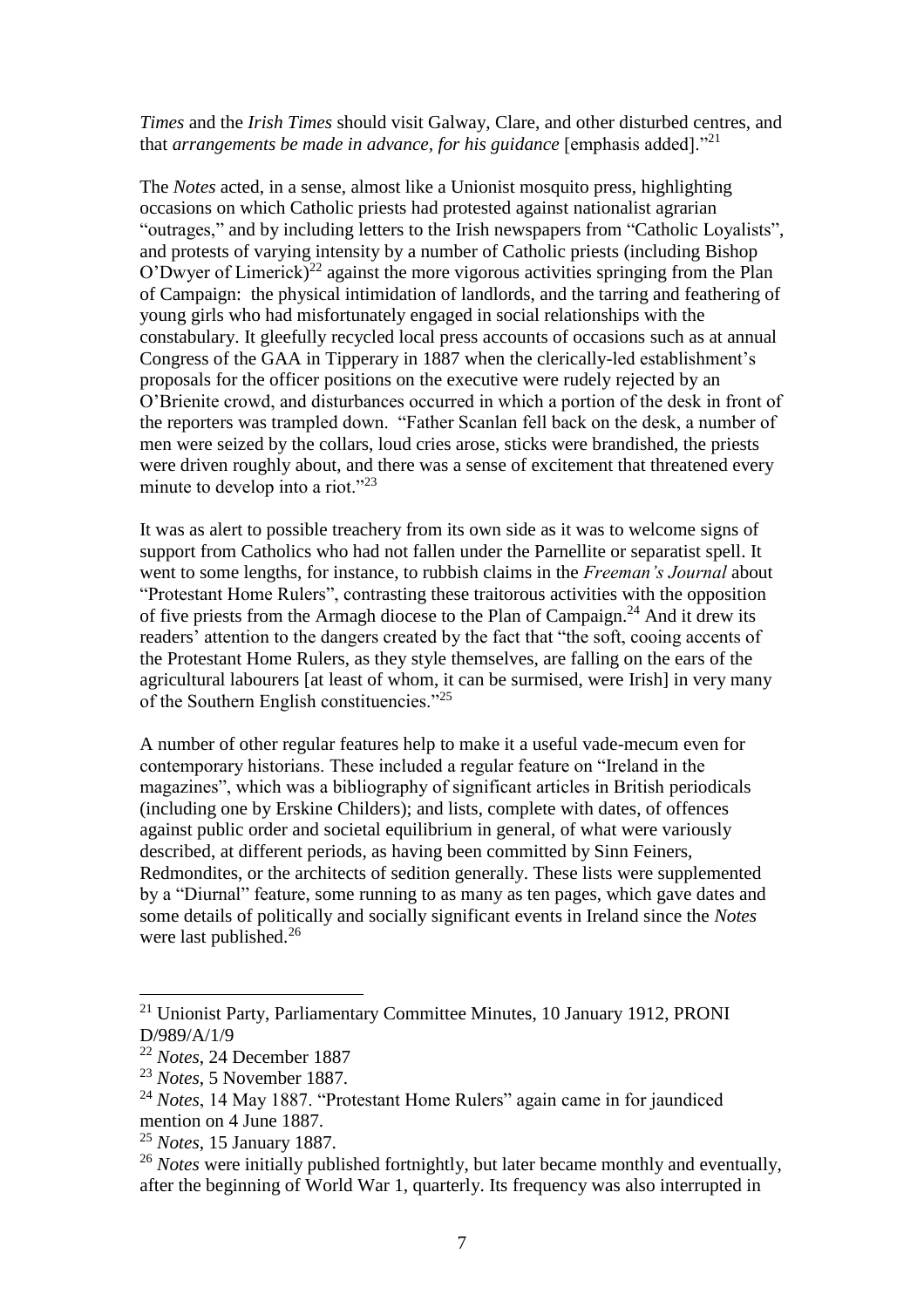It did not hesitate to supply its readers with helpful statistics contrasting Ireland and England to the benefit of the latter  $-\text{ in relation to public order of }$  of fences such as drunkenness, for instance,  $27$  and illiteracy among voters.  $28$ 

All this information, while some of it was undoubtedly partial in the extreme, helps us to draw a more complex, and therefore more interesting, picture of Irish unionism towards the end of the 19<sup>th</sup> century than the one with which Irish students of history will generally be familiar. It is also valuable as a record – more detailed than that contained in the official documentation of the Unionist Party itself – of the *minutiae* of Southern Unionism. It chronicled, painstakingly, the activities of various Unionist organisations through Munster, Leinster and Connaught, including the formation and detailed membership of the party' youth organization, and its women's organization. Its pages are replete with accounts of the meetings of the IUA Executive, the size of whose membership – at more than 30, many of them peers – was to create political problems later on.

In the period covered by this paper, however, it is noteworthy that the coverage in *News from Ireland* of at least some of the seminal events in the modern Irish historical canon after 1910 was slight, almost tangential. This may be partly due to the fact that the leverage of the Irish Parliamentary Party at Westminster was relatively speaking negligible between the 1890s and 1910; and to the relatively widespread coverage of Irish events in both the British and the American press during this period. Parnell's divorce in 1890, for example, is referred to only in the most oblique way: the first of its press transcripts in the relevant issue records a report from the *Cork Herald* of a speech in Mallow in the course of which the anti-Parnellite nationalist MP, Mr. J.C. Flynn, declared sourly that "for the past five years he [Parnell] had been a drag on the party and a disgrace to it (cries of 'Hear, Hear). Like Arbaces, the Egyptian, he spent his time coming out occasionally into public life, and going back again to his infamy." <sup>29</sup> [See footnote]

The role of the IUA and its connection with journalism generally – and not just in Ireland - was underlined during preparations for the 1892 general election. It reported that in Great Britain no fewer than 22,500 copies of the Notes had been distributed, along with 10,000 pamphlets and 360,000 leaflets. Although this represented a diminution in the distribution of copies of the *Notes* compared to the previous election, a new development was the preparation and publication of annual volumes of the *Notes*, some of which still exist in public collections: in this period no fewer than 450 copies of these annual volumes were sold to no doubt eager subscribers.<sup>30</sup> In

1913 by "labour problems". It was originally sold at a halfpenny, but by 1893 this had increased to a penny.

 $\overline{a}$ 

<sup>30</sup> Notes, 5 September 1891.

 $27$  Notes, 23 July 1887.

<sup>&</sup>lt;sup>28</sup> Notes 1 October 1910, which demonstrated from official figures that more than 50% of the total number of illiterate voters in England, Wales, Scotland and Ireland were those exercising the franchise in Ireland.

 $29$  Notes, 27 December 1890. Arbaces, one of the protagonists in a novel about the last days of Pompeii by Edward Bulwer Litton in 1834, described as a scheming Egyptian sorcerer and a high priest of Isis.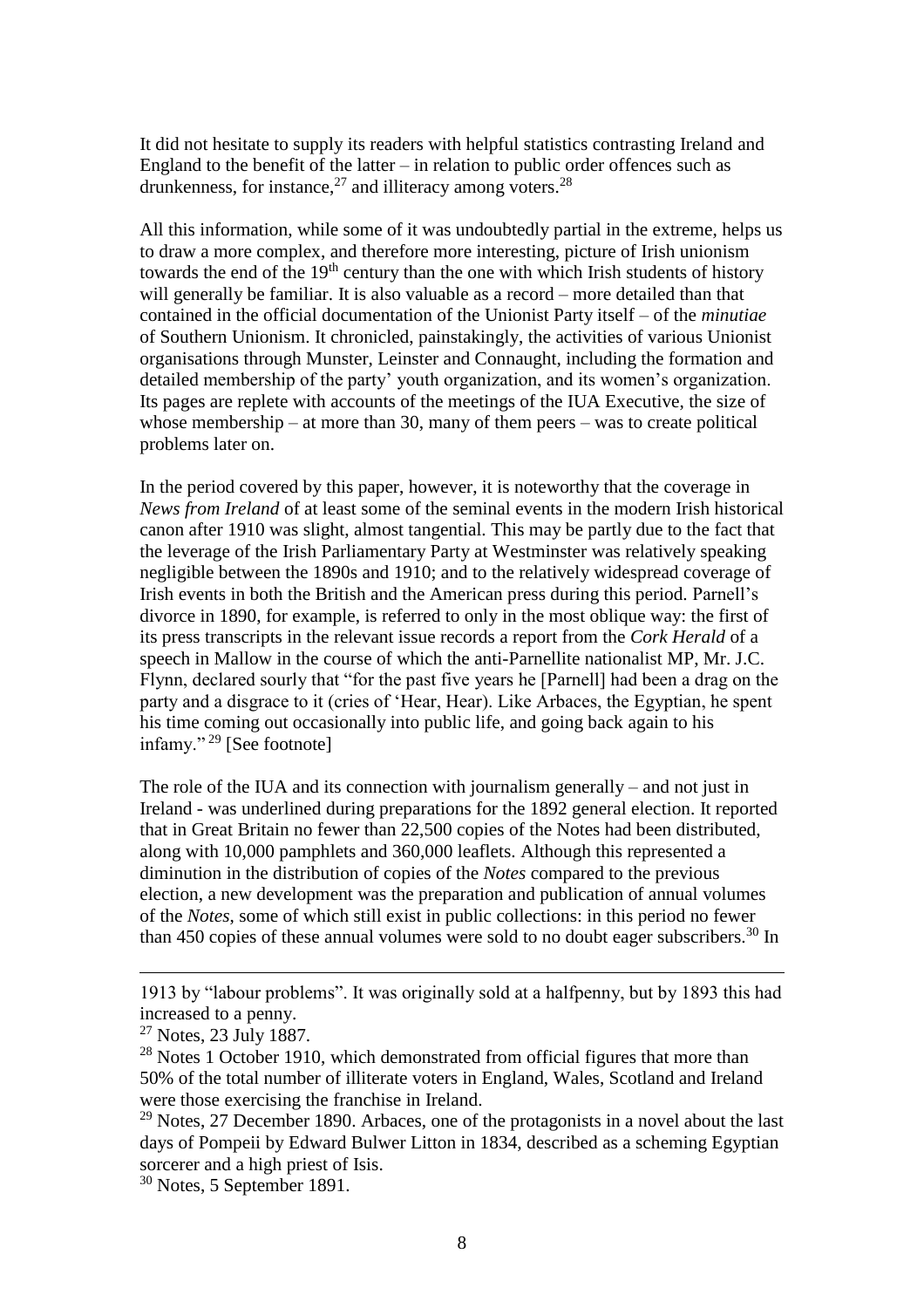the same year the *Notes* underlined the importance of the Alliance in organizing speakers for political meetings, sending Irish speakers to England and Scotland, and inviting Scottish speakers to Ireland. One of the latter, Lionel Pliegnier, was a journalist from East Perthshire, who had also visited some fourteen Irish constituencies to write articles for Scottish regional newspapers, and had already visited fourteen Irish counties in the Spring of 1891.

He now planned, the *Notes* informed its readers, "to devote a few weeks to working up the Unionist organisations in certain Irish constituencies. His work commences in the county of Louth, where there is a strong force of latent Unionism, which only requires to be worked out and brought out."<sup>31</sup> This very political journalist's subsequent peregrinations through Dundalk, Ardee, Drogheda, Townley Hall and Collon were duly noted.

It is at first sight difficult to interpret, in the light of the available evidence, the fact that the *Notes* were editorially supportive of Wyndham's Land Act.<sup>32</sup> It is reasonable to suppose, however, that Irish Unionist landlords, particularly in the three Southern provinces, whose influence would have been substantial in the *Notes*, would have seen this legislation, however unwelcome, as an important counterweight to their fear that any increased self-government for Ireland might eventuate in even greater expropriation, as well as possibly drawing the teeth of radical peasant agitation.

The Liberal election victory in 1905 ended a decade of Conservative (and Unionist) rule, but the Irish question did not feature on the agenda substantially again until the election of 1910, when the Liberal Prime Minister, Herbert Asquith, was forced to rely on John Redmond and the Irish Parliamentary Party for support. This provoked a fresh frenzy of activity by the editors of the *Notes*, who organised a massive Unionist demonstration in Dublin on 26th November, and added to the production of the *Notes* an impressive array of no fewer than 50 different pamphlets about aspects of Unionist policy, and about the threatening activities of the "Separatists" following the introduction of the Home Rule Bill. $^{33}$ 

The editors of the *Notes* were also hyper-conscious of the significance of the American connection for Irish nationalism, not least financially. Their correspondents in the United States were quick to alert them to nationalist oratory by members of the Irish parliamentary party – including Redmond – who on occasion would let themselves be swayed by the enthusiasm of an Irish-American audience into eliding the difference between Home Rule and independence. As the *Notes* observed editorially in a passage which criticized "the shameless spirit of national mendicancy":

"Money makes the mare go, whether it has legs or no, and without the Irish-American money – as both Mr. Redmond and Mr Devlin have publicly confessed – the Home Rule cause at home would be in a starved and starving condition."<sup>34</sup>

<sup>31</sup> Notes, 22 August 1891.

<sup>32</sup> Notes, 1 March and 1 April 1903, cited in Buckland, *infra*.

<sup>33</sup> Notes, 1 December 1910.

 $34$  Notes, 1 October 1910.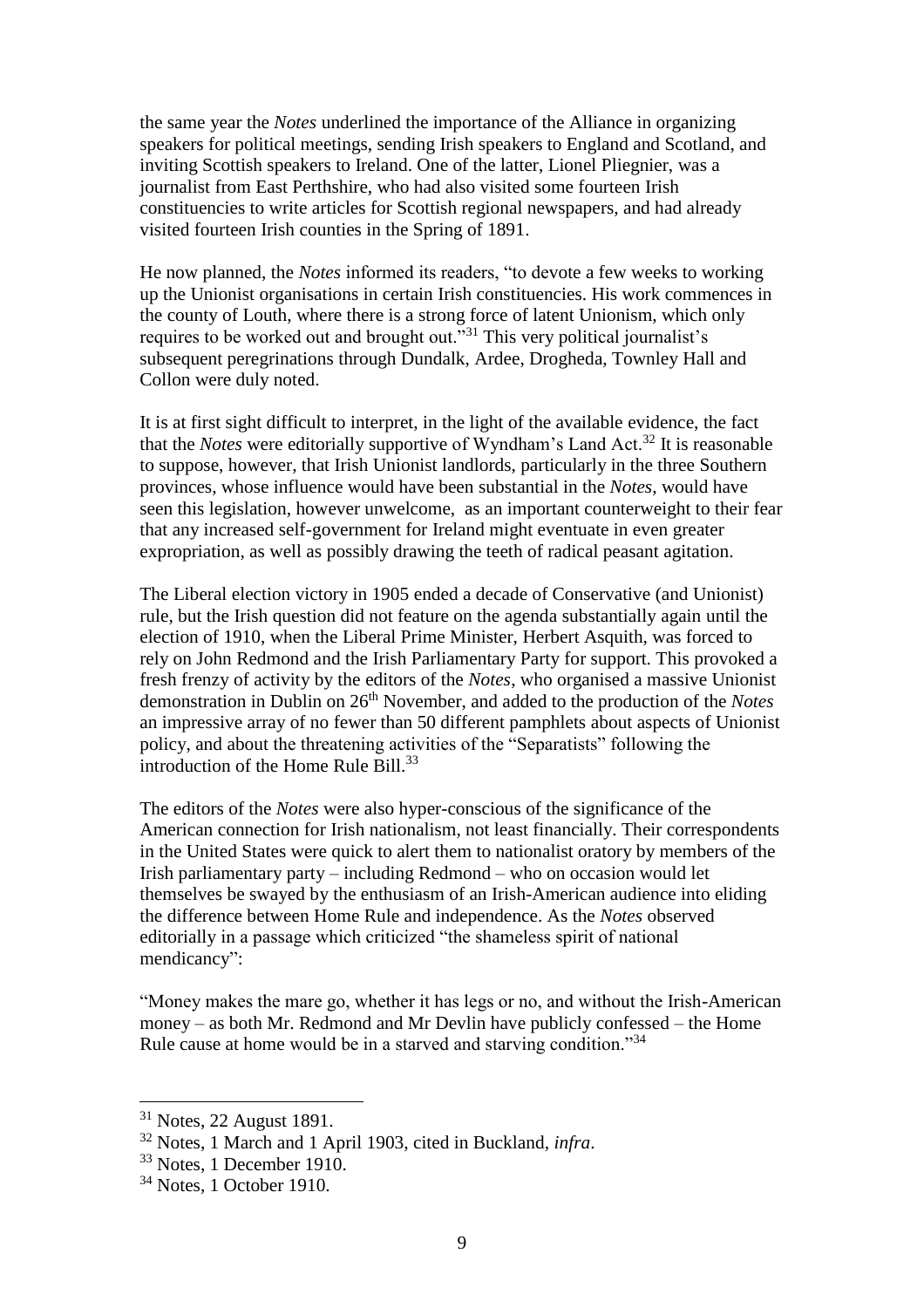The advocates of Irish nationalism in the United States were, perhaps, more successful than they knew, including of course the IRB and Sinn Fein post-1916). Seven years later Lloyd George, then British foreign minister "appreciated the influence of the Irish-American vote on the result of the 1916 [US] Presidential election, and  $[\dots]$  realized the imperative need of counteracting the growth of anti-British feeling in the States."<sup>35</sup>

Lord Balfour spoke on the same topic to the American Ambassador in London, Walter H. Page, before leaving on a mission to the United States in the same year. Page replied bluntly to Balfour's suggestion that perhaps American schoolbooks were responsible for this anti-British sentiment. "Their influence is not the main cause. It is the organized Irish. Then it's the effect of the very fact that the Irish question is not settled. You've had that problem at your door for three hundred years. What is the matter that you don't solve it?"<sup>36</sup>

As Nicholas Mansergh commented: "At the most critical moment of a war to prevent the German domination of Europe the armed support of the United States was delayed until the President could reassure the American people as to the direction of English policy in Ireland."<sup>37</sup> In this context, it is clear that the editors of the *Notes* had identified a powerful opponent correctly, even if the effect of their best efforts to neutralize it was doubtful. In this context, the *Notes* frequently set out to illuminate, with considerable evidence, their thesis that the Home Rule movement was in reality little more than a stalking horse, and that the ultimate policy objective, from Parnell through to Sinn Fein, was the complete constitutional separation of Ireland fro England.

By November 1912 Unionist meetings had been held in every county, the *Notes* reported "with the exception of Mayo, owing to the Unionist population being so widely scattered"; some 2,197 meetings had been held in England, over half a million electors had been personally canvassed, and there had been a "large distribution" of the *Notes from Ireland* and similar political literature.<sup>38</sup> In this context, the *Notes* frequently set out to illuminate, with considerable evidence, their thesis that the Home Rule movement was in reality little more than a stalking horse, and that the ultimate policy objective, from Parnell through to Sinn Fein, was the

Graham Walker, who has written a valuable overview of this publication, has suggested that through publications such as *Notes from Ireland* Unionists in Ireland had, even into the period of the Third Home Rule Bill between 1912 and 1914, "lobbied British political opinion relentlessly and effectively, and they had reason to be confident that Britain would not sacrifice them to appease the demands of Irish nationalists."<sup>39</sup>

<sup>&</sup>lt;sup>35</sup> Nicholas Mansergh, Ireland in the age of Reform and Revolution, London, Allen and Unwin, 1940, 237-8.

<sup>36</sup> Ibid.

 $37$  Ibid.

<sup>38</sup> Notes, 1 November 1912.

<sup>39</sup> Graham Walker, *Notes from Ireland (1888-1938) a brief introduction to the Microfilm Edition*, Library, Queen's University, Belfast, n.d.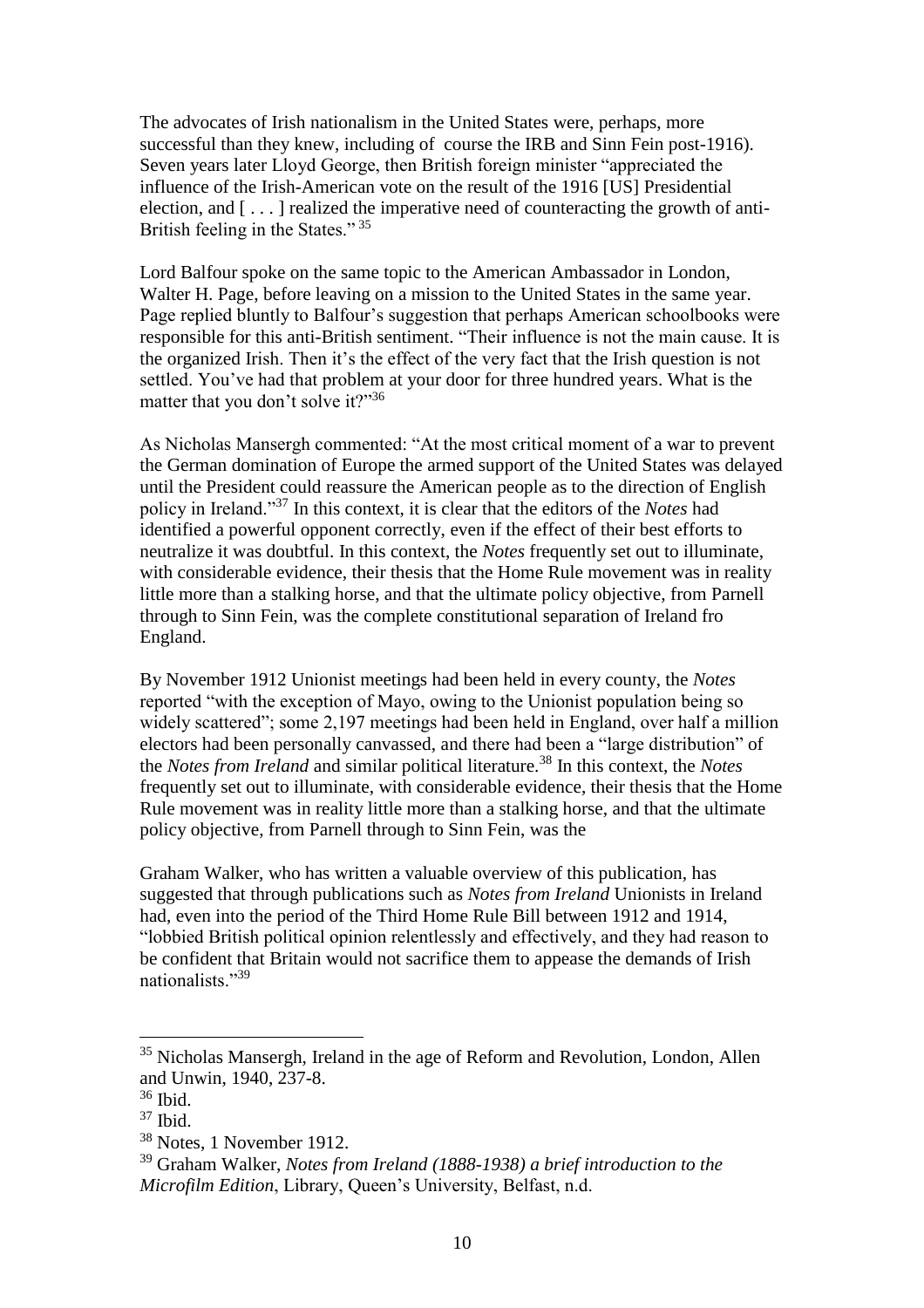We now now that this confidence was misplaced. With the benefit of hindsight, not least by reading today between the lines of the despatches in the *Notes*, we may conclude that two divisions were beginning to emerge; between Unionists in the three Southern provinces and their fellow-Unionists in Ulster, and between Southern Unionists themselves. In this context, the emphasis in the *Notes* on the weaknesses of British policy towards Ireland, and the mindset on which this was based, can be seen to have fatally under-estimated the significance of emergent nationalist feeling in the three Southern provinces, and equally fatally under-estimated the effect that the strength of Ulster Unionist opposition would have on British policy.

The creation and signing of the Ulster Covenant, it is true, was substantially reported; but even here, although the *Notes* hailed the fact that signatures appended to the Covenant in Dublin represented "every interest and class in the country",<sup>40</sup> the actual figures printed in the *Notes* told a somewhat different story. While figures cited in R.B. McDowell's history of Southern Unionism suggest that, in the city and county of Dublin, Protestants numbered over 100,000, or more than 21 per cent of the total population of the city,<sup>41</sup> signatories to the Covenant at the Grafton Street headquarters of the Irish Unionist Association totaled only  $23.217 - 5.055$  of them women.<sup>42</sup>

The 1913 Lock-out, or "The disorder in Dublin" came in for some barbed commentary in the "Notes and Comments" section of the *Notes*. <sup>43</sup> The editors of the *Notes* drew two morals from these events. The first was "the utter callousness of the Nationalist workers of the city with regard to the vaunted blessings of the coming Home Rule," and the second was the noticeable absence of Irish Parliamentary Party members from the city at this juncture. It quoted – no doubt selectively - Larkin's comment that "in this Home Rule Bill there is not a loaf of bread on the table for any man in Ireland"<sup>44</sup> and quoted pointedly from a poem in the socialist *Daily Herald* which reviled Redmond in favour of Larkin. By December they were hinting strongly, in all probability with tongue in cheek, that Larkinism was the greatest threat to a declining IPP under Redmond. 45

The outbreak of World War 1 forced a certain change of direction in the *Notes*, which noted "the consequent diversion of public concern from party politics to larger matters of public concern, which it sagaciously identified as "recruiting for the Army, and the dissensions in the Irish Nationalist Volunteers."<sup>46</sup> It went further, stating that Irish loyalists in every part of the country were holding to the party truce and "have dropped their political propaganda in Great Britain and are doing all they can to stimulate in Ireland enlistment in the Army."<sup>47</sup>

 $40$  Notes, 1 October 1912.

<sup>41</sup> R.B. McDowell, *Crisis and Decline: The Fate of the Southern Unionists*, Dublin, Lilliput Press , 1998, 4.

 $42$  Notes, 1 December 1912.

<sup>43</sup> Notes, 1 October 1913.

 $44$  Ibid.

<sup>45</sup> News, 1 December 1913.

<sup>46</sup> *Notes*, 1 November 1914.

<sup>47</sup> Ibid.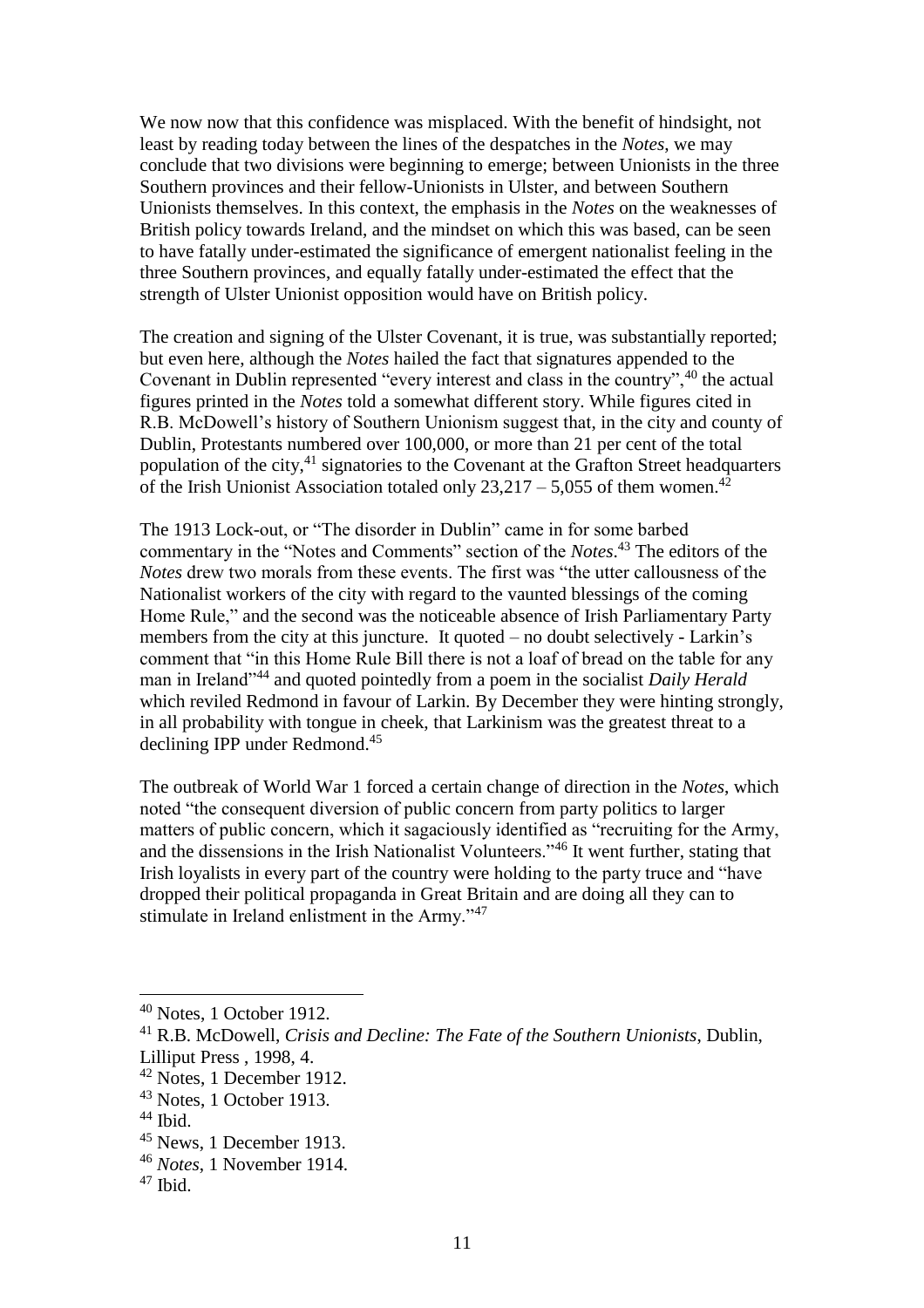Even its (rare) advertisers got in on the act. Kapp and Peterson of Grafton Street advertised a new product in the September 1914 issue of the *Notes*: "The Carson Cigarettes" with the following appeal, not only to to loyalism but to its opponents.

The makers state that they will devote a certain percentage of the profits to the Ulster Defence Fund. The "Carson" cigarettes are as excellent in flavor and arome as he political vause which has called them into being; and they may safely be recommended, not only to Unionists, but to those on the other side as well, as a modern equivalent of the famed "Pipe of peace."

The coverage of the Larne gunrunning in the notes was conspicuous by its absence, although the *Notes* included a substantial innuendo that arms imported in the last three months of 1913 – an increase from four tons to thirteen tons over the corresponding period in the previous year – were for the use of the National Volunteers.<sup>48</sup> After the Larne gun-running in April 1914, it quoted, evidently with approbation, a report in the *Roscommon Herald* of Carson's "formidable fighting machine" <sup>49</sup> and implied, not too regretfully, that there was simply an arms race between the two sides.<sup>50</sup>

The first post-Rising issue of the *Notes* was dated 1 May 1916, but, as the editorial admitted, production difficulties had made it impossible to include any information about the situation later than Good Friday. Its subsequent issue, on 1 July, was an extended narrative of the events, but also included a specific editorial rebuttal of the nationalist argument that it had all been kick-started by the Larne gun-running.

"A much earlier date for the origin of the armed trouble in Ireland must be given. One must go back to the year of Mr. Bryce's Chief Secretaryship. Mr Redmond and his Party did not rest until they got him to withdraw the Arms Act – then a great impediment to successful 'virile agitation' [ . . . . ] It was during [Redmond's] American visit that he glorified his efforts in effecting a free trade in firearms all over Ireland."<sup>51</sup>

This legislative change, the Notes argued in the same article, was carried out "in utter opposition to Unionist appeal and argument."

By August, the tone of the Southern Unionists, as expressed in the pages of the *Notes*, was a combination of condemnation and (at least partial) compromise. The heading on their diary of events had now been changed to "The Spread of Sinn Fein Republicanism", and the material from Nationalist papers it quoted about recruiting was beginning to show the influence of the Sinn Fein movement in the disorganized and haphazard conditionality now being attached to the hitherto virtually unqualified Redmondite policy support for Irish enlistment.

The main part of this issue, however, was devoted to an account of the meeting between no fewer than 50 "gentlemen" representing the Unionist populations of the

<sup>48</sup> Notes, 1 February 1914.

<sup>49</sup> Notes, 1 May 1914.

<sup>50</sup> Notes, 18 April 1914

 $51$  Notes, 1 July 1916.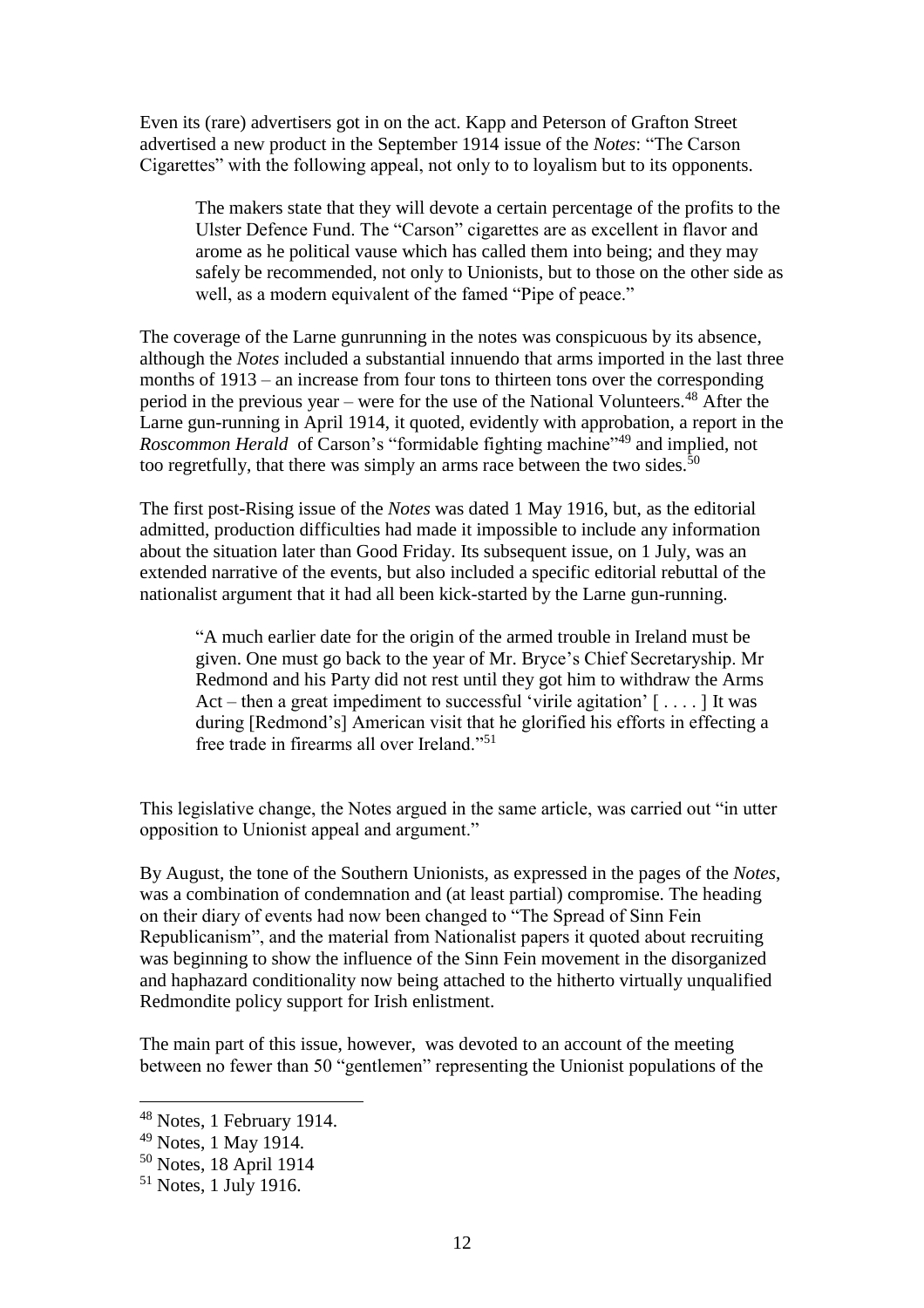south and the west, and the three Ulster counties of Donegal, Monaghan and Cavan, with the Unionist members of the cabinet. What was particularly interesting about this *cri de coeur* was that the delegation, while holding firm to their defence of the Union, left the door temptingly open to some form of policy change in that it committed itself to taking part in the projected post-war Conference on the governance of the empire "with an open mind, and the earnest desire that the question may be settled on the broad and Imperial lines which will embrace the whole of Ireland."<sup>52</sup>

A year later, a similarly eirenic note was being struck. Following the initial sessions of the Irish Convention, the *Notes* observed that the unionists of the three Southern provinces had "without any State guarantee of protection as has been given their brethren of Ulster in the event of Home Rule [. . . ] consented to take part with their representative fellow-countrymen in the attempt to formulate a new system of Irish government, and to do all in their power to help it forward."<sup>53</sup>

Not long afterwards, however, the writing was – if not exactly on the wall discernible at some distance. The following month, eirenicism had morphed into something approaching a Cassandra-like prediction of doom.

The Irish Convention, even though it were constituted of angels instead of men, cannot but be regarded as the savouring of a forlorn hope. Despite the harmonious disposition of the delegates, their quiet and diligent labours, and their unanimously sincere desire to produce something out of their deliberations that will be of lasting good, their task to outsiders would seem hopeless with such unsympathetic and harmful surroundings."<sup>54</sup>

The crumbling of Southern Unionism between 1916 and the creation of the Free State (which of course paralleled the crumbling of constitutional Irish nationalism) has been adequately explored elsewhere, notably by R.B. McDowell's magisterial account. An intimate, almost blow-by-blow account by an Irish Unionist peer from Co. Wexford of the internal tensions and wrangling in the IUA can also be had from the Courttown papers,<sup>55</sup> but these have only one reference to the *Notes*. It is clear, however, that in the course of the internecine difficulties that now arose between hard-line Southern Unionists and their fellow-Unionists who, in the words of their angry Northern counterparts, had "publicly declared for Home Rule in the most drastic form,"<sup>56</sup> the control of the *Notes* had been wrested from the moderates led by Lord Midleton and commandeered by the hard-liners led by J.E. Walsh, the editor of the *Notes* since its inception. The publication continued in existence until 1938, and throughout this period remained a plangent witness to the feelings of abandonment, betrayal, and worse by the Southern Unionists. In this respect, the latter stages of this publication would perhaps be fruitful ground for a more detailed analysis of this unique social and political component of twentieth century Irish life than it has yet received.

 $52$  Notes, 1 August 1916.

<sup>53</sup> Notes, 1 August 1917.

<sup>54</sup> Notes, 1 November 1917.

<sup>&</sup>lt;sup>55</sup> TCD MSS 238-9.

<sup>56</sup> Minutes, Unionist General Council, 13 April 1918, PRONI D 989/A/1/10.